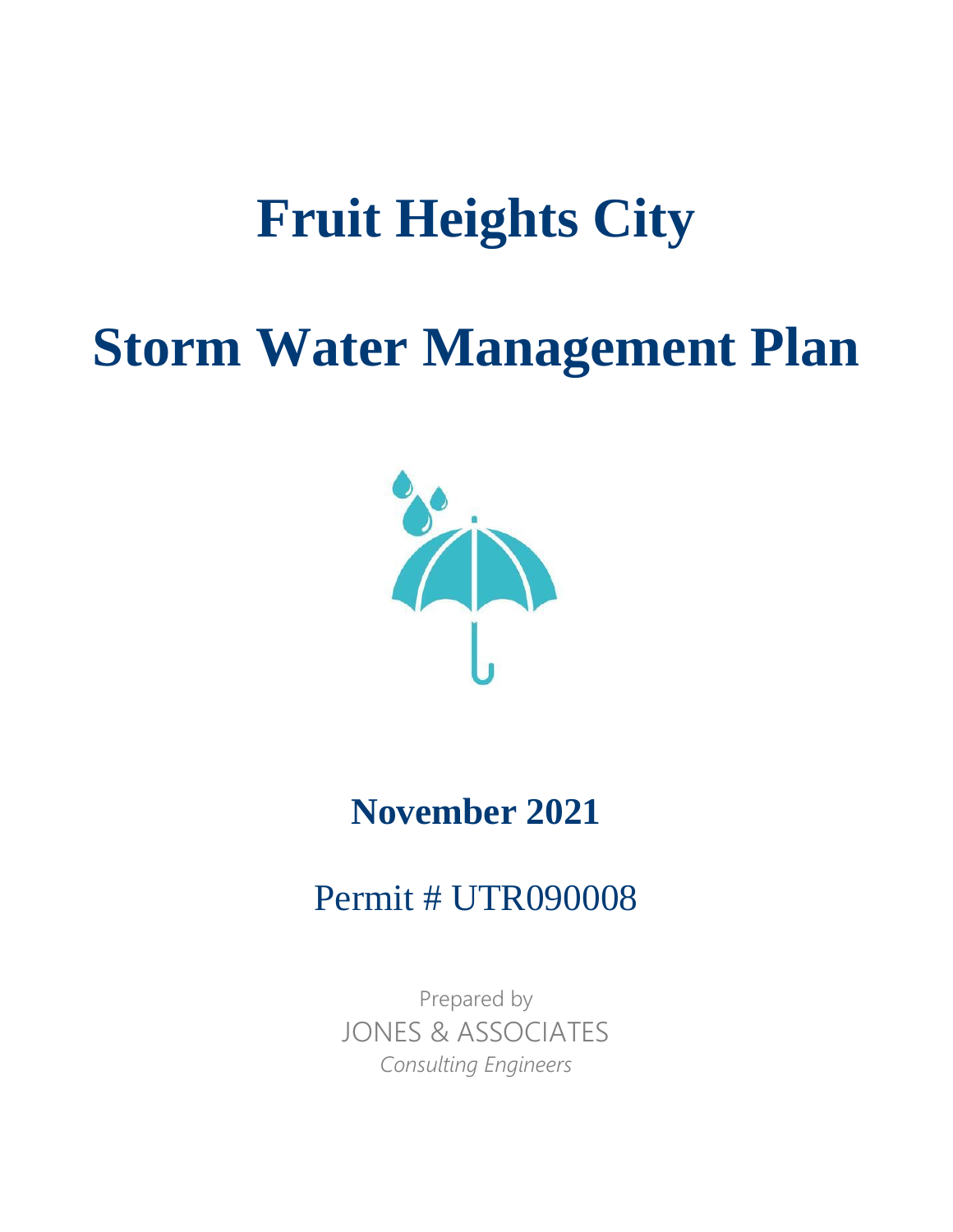# A RESOLUTION OF THE FRUIT HEIGHTS CITY COUNCIL ADOPTING STORM WATER MANAGEMENT PLAN

WHEREAS, all Municipal Separate Storm Sewer Systems (MS4's) are required to comply with Utah Pollution Discharge Elimination System (UPDES) General Permit requirements; and

WHEREAS, Fruit Heights City is an MS4 under the UPDES General Permit; and

WHEREAS, the new General Permit became effective on May 12, 2021 requiring a new Storm Water Management Plan (SWMP); and

WHEREAS, Public Works employee Ted Parry submitted the updated SWMP to the Division of Water Quality prior to its due date of November 8, 2021; and

WHEREAS, the SWMP must be adopted by the city; and

**WHEREAS.** City Engineer Brandon Jones presented an overview of the plan requirements to the City Council on March 1, 2022; and

WHEREAS, Council has reviewed the SWMP and supports adoption and implementation;

**NOW THEREFORE BE IT RESOLVED** by the Council of Fruit Heights City, Davis County, State of Utah, as follows:

Section 1. Adoption: The Storm Water Management Plan (SWMP), dated November 2021, is hereby adopted in full.

Section 2: Repealer Clause: All ordinances or resolutions or parts thereof, which are in conflict herewith, are hereby repealed.

PASSED AND ADOPTED by the City Council of Fruit Heights, Davis County, on the 1st day of March 2022.

| Roll call vote is as follows:               |     |  |  |  |  |  |  |
|---------------------------------------------|-----|--|--|--|--|--|--|
| <b>AYE</b><br>Council Member Diane Anderson | NEY |  |  |  |  |  |  |
| <b>AYE</b><br>Council Member Eileen Moss    | NEY |  |  |  |  |  |  |
| Council Member Gary Anderson                | NEY |  |  |  |  |  |  |
| Council Member George Ray                   | NEY |  |  |  |  |  |  |
| Council Member Florence Sadler<br>YE.       | NEY |  |  |  |  |  |  |

Attest: Brandon Green. Recorder

John Pohlman, Mayor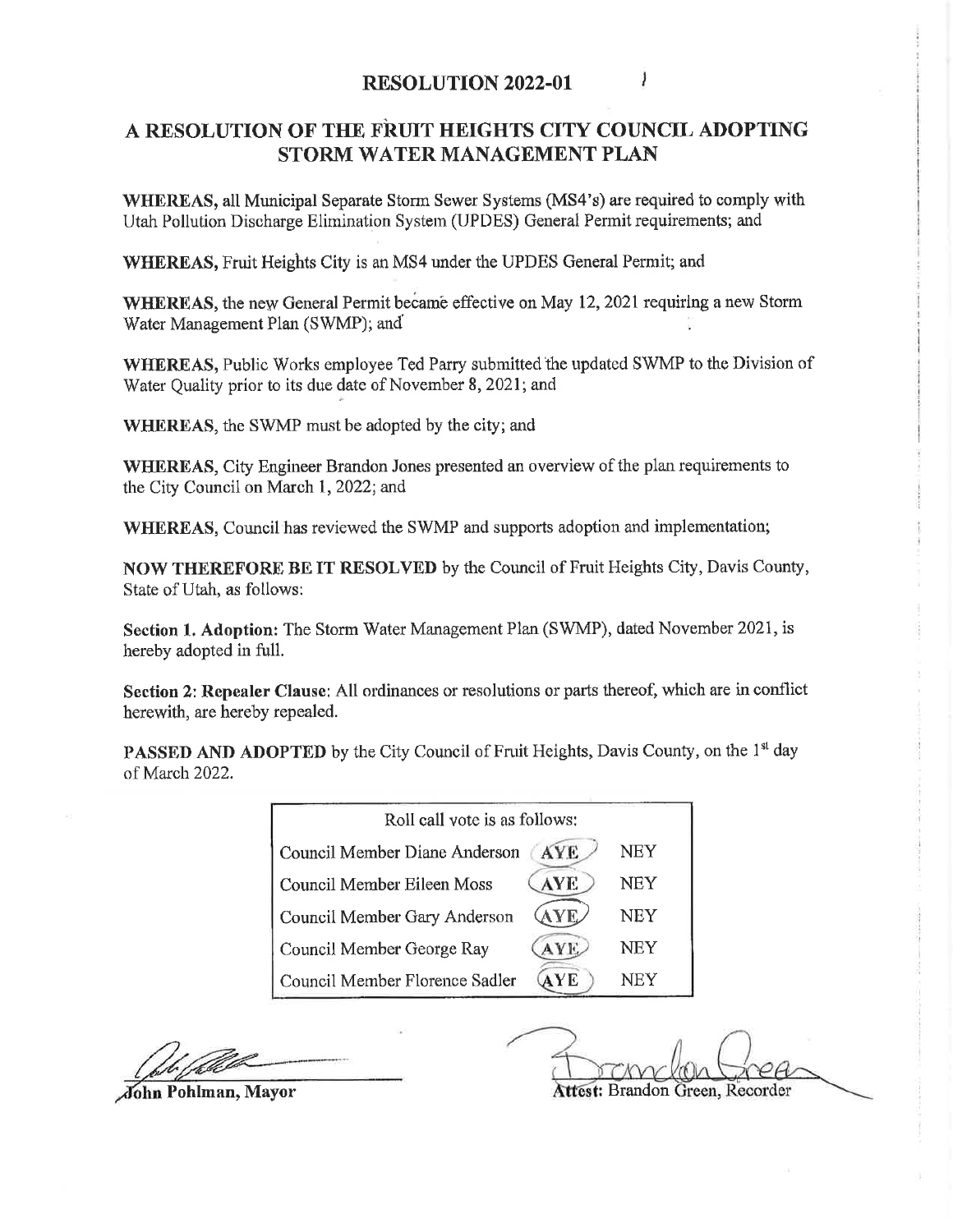# Table of Contents

| Fruit Heights City's Plan to Meet the Requirements of the Permit (General Permit 4.2.1) 5   |  |
|---------------------------------------------------------------------------------------------|--|
|                                                                                             |  |
|                                                                                             |  |
|                                                                                             |  |
| Fruit Heights City's Plan to Meet the Requirement of the Permit (General Permit 4.2.2)7     |  |
|                                                                                             |  |
|                                                                                             |  |
|                                                                                             |  |
| Fruit Heights City's Plan to Meet the Requirement of the Permit (General Permit 4.2.3) 8    |  |
|                                                                                             |  |
|                                                                                             |  |
|                                                                                             |  |
| Fruit Heights City's Plan to Meet the Requirement of the Permit (General Permit 4.2.4)11    |  |
|                                                                                             |  |
|                                                                                             |  |
|                                                                                             |  |
| Fruit Heights City's Plan to Meet the Requirement of the Permit (General Permit 4.2.5) 13   |  |
|                                                                                             |  |
|                                                                                             |  |
| MCM 6 - Pollution Prevention and Good Housekeeping for Municipal Operations  15             |  |
| Fruit Heights City's Plan to Meet the Requirements of the Permit (General Permit 4.2.6)  15 |  |

i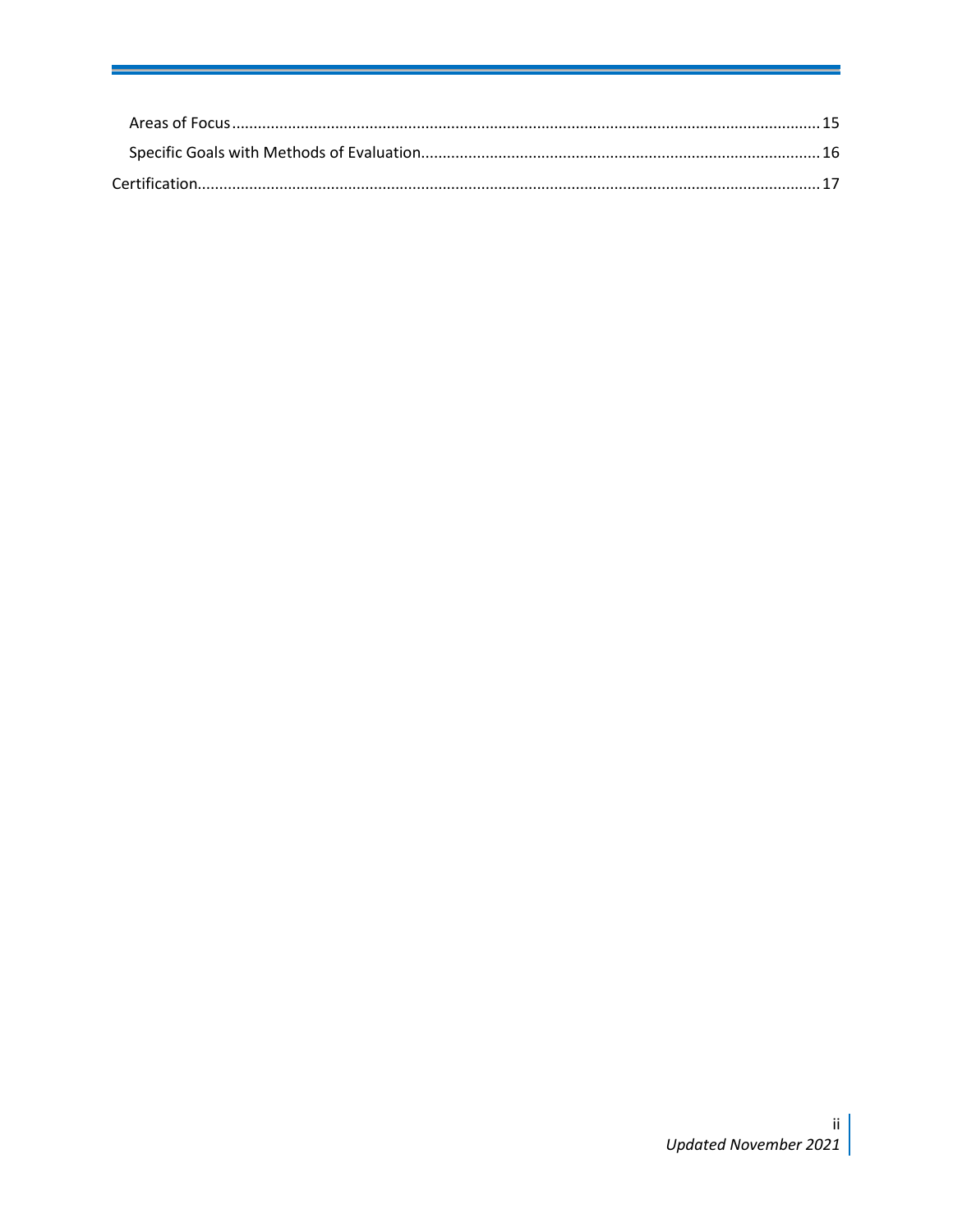

# <span id="page-4-0"></span>Introduction

# <span id="page-4-1"></span>Purpose

The purpose of the Fruit Heights City Storm Water Management Program (SWMP) is for the development and implementation of the City's Plan to fulfill requirements under the State of Utah Small MS4 General UPDES Permit No. UTR090000 (Renewal Permit) in accordance with Section 402(p)(3)(B) of the *Federal Clean Water Act*, and the State of Utah Storm Water Regulations (UAC R317-8-3.9). This plan details the actions that Fruit Heights City proposes to take between November 1, 2021 and November 1, 2025.

# <span id="page-4-2"></span>The NPDES Program

The National Pollutant Discharge Elimination System (NPDES) is a program created under the Federal Clean Water Act with the intent of protecting and restoring water quality in lakes and streams so they can support "beneficial uses" such as fishing and swimming. Governmental and private entities wishing to discharge water or wastewater to surface water regulated by the Federal Government (Waters of the US) must obtain permits and comply with certain conditions or face fines and other penalties. In general, the Storm Water Program regulates storm water discharges from three potential sources: municipal separate storm sewer systems, construction activities, and industrial activities.

In Utah, the US Environmental Protection Agency has delegated the authority over NPDES permits to the Utah Department of Environmental Quality – Water Quality (DEQ). DEQ has issued a General Permit for discharges to waters of the State of Utah resulting from a Small Municipal Separate Storm Sewer System (Small MS4). The General Permit applies to cities with a population less than 100,000 (based on the 2010 census), located within an urbanized area, and that operate a MS4 which discharges to a water of the State of Utah.

# <span id="page-4-3"></span>UPDES Small MS4 Permit

Fruit Heights City has been identified as a Small MS4 permittee and therefore must establish a stormwater program that complies with conditions of the UPDES MS4 Permit UTR090000. The Permit allows municipalities to discharge stormwater from systems it owns and operates into "waters of the state" such as rivers, lakes, streams, and groundwater as long as they implement six (6) minimum control measures (MCM) to reduce pollutants in stormwater to the "maximum extent practicable." The MCM's are as follows: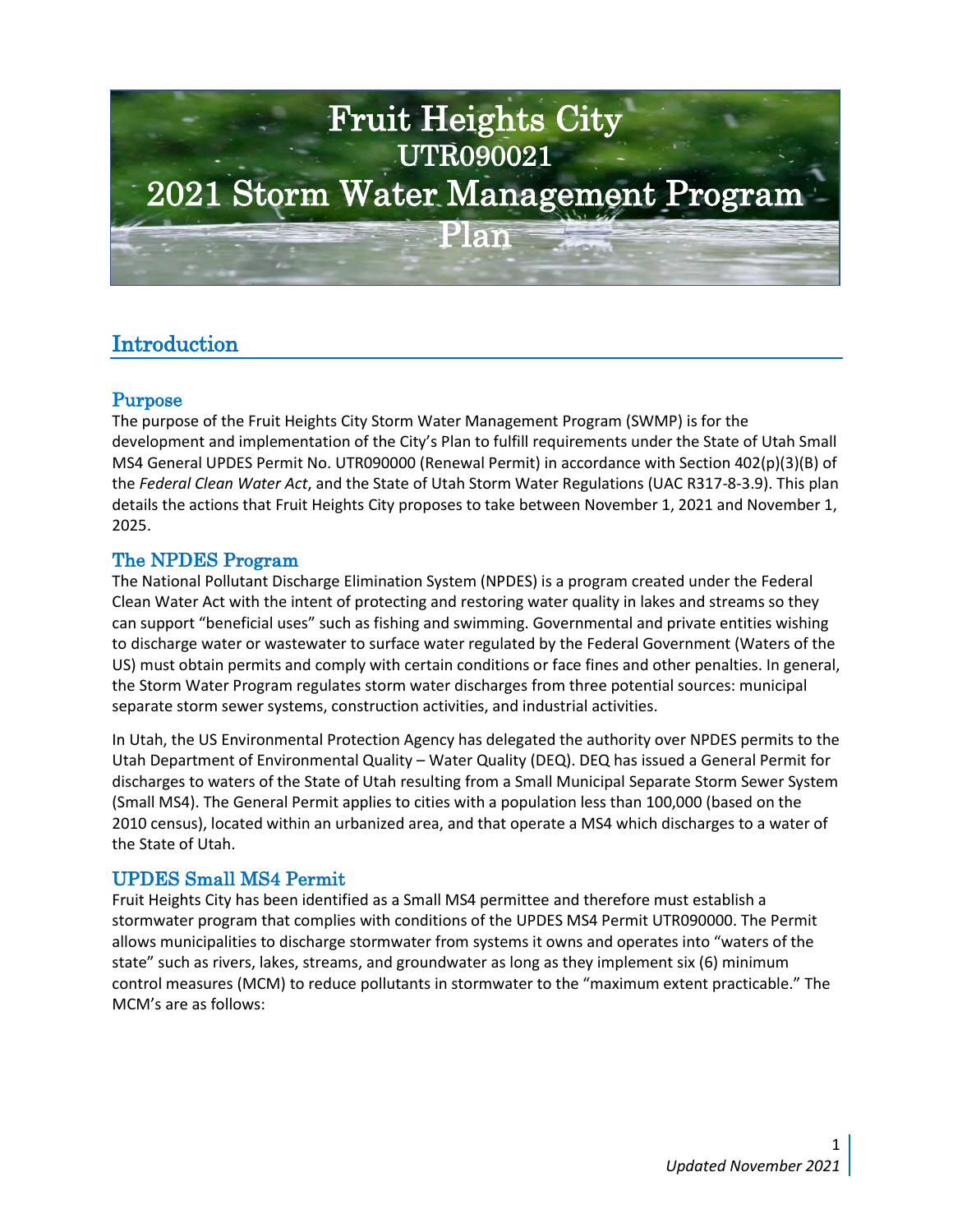- 1. Public Education and Outreach on Stormwater Impacts *(General Permit 4.2.1)*
- 2. Public Involvement / Participation *(General Permit 4.2.2)*
- 3. Illicit Discharge Detection and Elimination (IDDE) *(General Permit 4.2.3)*
- 4. Construction Site Stormwater Runoff Control *(General Permit 4.2.4)*
- 5. Long-Term Stormwater Management in New Development and Redevelopment (Post-Construction Stormwater Management) *(General Permit 4.2.5)*
- 6. Pollution Prevention and Good Housekeeping for Municipal Operations *(General Permit 4.2.6)*

The SWMP will be reviewed, at a minimum, on an annual basis, and any changes or modifications will be described and submitted to the DEQ. In addition, the Permit requires the City to submit an Annual Compliance Report by October  $1<sup>st</sup>$  of each year that details actions taken in the previous year to achieve compliance. The full text of the Permit can be viewed at: [https://documents.deq.utah.gov/water](https://documents.deq.utah.gov/water-quality/facilities/general-storm-water-permit-common-plan/DWQ-2021-008110.pdf)[quality/facilities/general-storm-water-permit-common-plan/DWQ-2021-008110.pdf](https://documents.deq.utah.gov/water-quality/facilities/general-storm-water-permit-common-plan/DWQ-2021-008110.pdf)

# <span id="page-5-0"></span>General System Overview

Fruit Heights City is located in eastern Davis County and bordered by the Wasatch Mountain Range. The population of the community was 6,101 at the 2020 census. The city has a total area of 2.3 square miles and is largely residential with minimal commercial uses. The storm drain system is comprised of pipes, detention basins, and open drainages.

# <span id="page-5-1"></span>Current and Planned Activities

The SWMP Plan describes the set of actions and activities the City has implemented or plans to implement to maintain permit compliance. The Plan is organized to address the program components noted in Section 4.2 of the Permit.

The following sections of the SWMP Plan describe how Fruit Heights City is currently meeting the requirements of the Permit, and how the City plans to continue to meet those requirements over the next five (5) years.

## <span id="page-5-2"></span>Coordination and Responsibilities

Compliance with the Permit requires coordination and documentation of activities between several City departments, the Davis County Health Department, and the Storm Water Coalition. The Public Works Department will coordinate City efforts and will meet with staff from other departments and entities regularly to verify that current and planned activities meet Permit requirements. Activities required for Permit compliance will be carried out by the Public Works, Planning and Building, Parks, City Administration, Finance, Fire, Police, and the Davis County Health Department.

## Main Point of Contact:

Ted Parry Public Works Technician 801-546-0861 tparry@fruitheightscity.com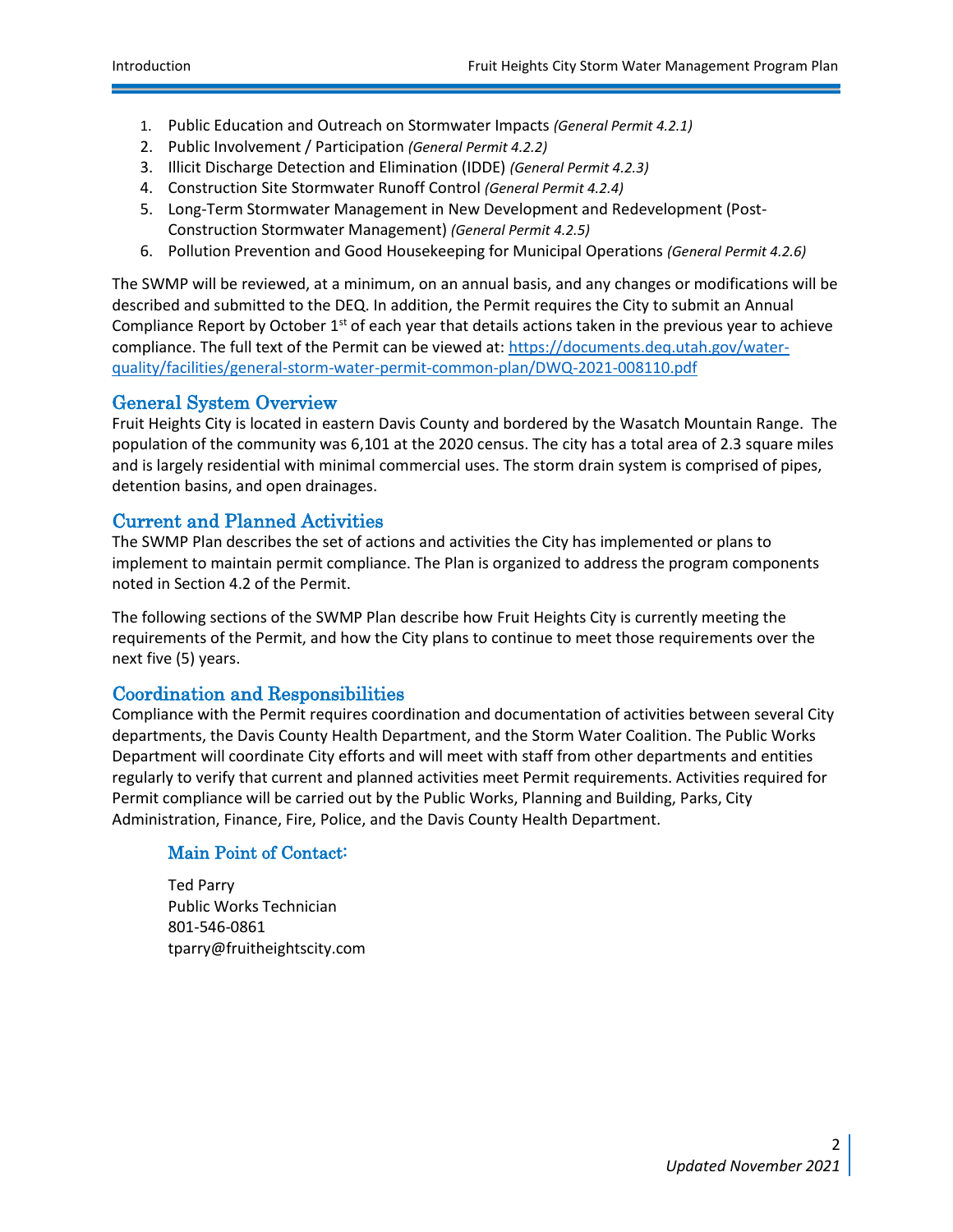# Table 1. Permit Requirements Deadlines / Frequencies

<span id="page-6-0"></span>

| General                                                                       |                                                                     | Year (by Quarter)         |              | 2021                      | 2022         |                    |                    | 2023               |                    |                    |                    | 2024               |                         |                    |                    |                | 2025               |                    |                    |                           |  |
|-------------------------------------------------------------------------------|---------------------------------------------------------------------|---------------------------|--------------|---------------------------|--------------|--------------------|--------------------|--------------------|--------------------|--------------------|--------------------|--------------------|-------------------------|--------------------|--------------------|----------------|--------------------|--------------------|--------------------|---------------------------|--|
| Permit                                                                        | <b>Requirements</b>                                                 | <b>Deadline/Frequency</b> | 3            | 4                         | 1            | $\mathbf{2}$       | 3                  | 4                  | 1                  | $\mathbf{2}$       | 3                  | 4                  | 1                       | $\overline{2}$     | 3                  | 4              | 1                  | $\overline{2}$     | 3                  | 4                         |  |
| <b>Section</b>                                                                |                                                                     |                           |              |                           |              |                    |                    |                    |                    |                    |                    |                    |                         |                    |                    |                |                    |                    |                    |                           |  |
| 4.1                                                                           | <b>Stormwater Management Program Plan</b>                           |                           |              |                           |              |                    |                    |                    |                    |                    |                    |                    |                         |                    |                    |                |                    |                    |                    |                           |  |
|                                                                               | Review / Update SWMP                                                | Update 11/1/2021          |              | X                         |              |                    |                    | X                  |                    |                    |                    | X                  |                         |                    |                    | X              |                    |                    |                    | X                         |  |
|                                                                               |                                                                     | Review annually           |              |                           |              |                    |                    |                    |                    |                    |                    |                    |                         |                    |                    |                |                    |                    |                    |                           |  |
|                                                                               | Annual Compliance Report                                            | Oct. 1, annually          | X            |                           |              |                    | $\pmb{\mathsf{X}}$ |                    |                    |                    | $\pmb{\mathsf{X}}$ |                    |                         |                    | $\pmb{\mathsf{X}}$ |                |                    |                    | X                  |                           |  |
|                                                                               | <b>Track SWMP Costs</b>                                             | Ongoing                   | $\mathsf{X}$ | $\pmb{\times}$            | $\mathsf{X}$ | X                  | X                  | $\mathsf{X}$       | X                  | X                  | X                  | $\mathsf{X}$       | X                       | X                  | X                  | $\mathsf{X}$   | X                  | $\mathsf{x}$       | X                  | $\times$                  |  |
| <b>Public Education and Outreach</b><br>4.2.1                                 |                                                                     |                           |              |                           |              |                    |                    |                    |                    |                    |                    |                    |                         |                    |                    |                |                    |                    |                    |                           |  |
|                                                                               | <b>Regional Participation</b>                                       | Ongoing                   | Χ            | X                         | x            | Х                  | х                  | X                  | х                  | X                  | х                  | Χ                  | Х                       | х                  | х                  | х              | х                  |                    | х                  | $\boldsymbol{\mathsf{X}}$ |  |
|                                                                               | <b>General Awareness</b>                                            | Ongoing                   | X            | $\mathsf{X}$              | Χ            | $\pmb{\mathsf{X}}$ | $\pmb{\mathsf{X}}$ | $\pmb{\mathsf{X}}$ | $\pmb{\mathsf{X}}$ | $\pmb{\mathsf{X}}$ | $\pmb{\mathsf{X}}$ | $\pmb{\mathsf{X}}$ | $\pmb{\mathsf{X}}$      | $\pmb{\mathsf{X}}$ | Χ                  | $\pmb{\times}$ | $\pmb{\mathsf{X}}$ | $\mathsf{X}$       | X                  | X                         |  |
|                                                                               | Education and Outreach Training(s)                                  | Annually                  |              | X                         |              |                    |                    | X                  |                    |                    |                    | $\pmb{\times}$     |                         |                    |                    | X              |                    |                    |                    | X                         |  |
| 4.2.2<br><b>Public Involvement / Participation</b>                            |                                                                     |                           |              |                           |              |                    |                    |                    |                    |                    |                    |                    |                         |                    |                    |                |                    |                    |                    |                           |  |
|                                                                               | <b>Bi-Annual Public Hearing</b>                                     | <b>Bi-Annually</b>        |              | X                         |              | X                  |                    | X                  |                    | X                  |                    | X                  |                         | X                  |                    | X              |                    | X                  |                    | $\mathsf{x}$              |  |
| 4.2.3                                                                         | <b>Illicit Discharge Detection and Elimination</b>                  |                           |              |                           |              |                    |                    |                    |                    |                    |                    |                    |                         |                    |                    |                |                    |                    |                    |                           |  |
|                                                                               | Develop / Update database and SOPs                                  | 7/31/2022, quarterly      |              |                           |              |                    | X                  |                    |                    |                    | X                  |                    |                         |                    | X                  |                |                    |                    | X                  |                           |  |
| Inspect 33% of the System                                                     |                                                                     | Annually (throughout)     | $\mathsf{X}$ | $\boldsymbol{\mathsf{X}}$ | Χ            | $\pmb{\mathsf{X}}$ | X                  | $\pmb{\mathsf{X}}$ | $\mathsf X$        | $\pmb{\mathsf{X}}$ | Χ                  | $\pmb{\times}$     | $\pmb{\mathsf{X}}$      | X                  | X                  | $\mathsf{X}$   | $\mathsf{X}$       | $\pmb{\mathsf{X}}$ | $\pmb{\mathsf{X}}$ | $\boldsymbol{X}$          |  |
|                                                                               | <b>Employee Training</b>                                            | Annually                  |              |                           | X            |                    |                    |                    | X                  |                    |                    |                    | $\mathsf{\overline{X}}$ |                    |                    |                | X.                 |                    |                    |                           |  |
| 4.2.4<br><b>Construction Site Stormwater Runoff Control</b>                   |                                                                     |                           |              |                           |              |                    |                    |                    |                    |                    |                    |                    |                         |                    |                    |                |                    |                    |                    |                           |  |
|                                                                               | Tracking and record keeping                                         | Ongoing                   | Χ            | X                         | Χ            | X                  | х                  | $\mathsf{X}$       | Χ                  | X                  | X                  | $\mathsf{X}$       | X                       | X                  | X                  | X              | X                  | X                  | X                  | $\boldsymbol{X}$          |  |
|                                                                               | Develop / Update SOPs                                               | 7/31/2022                 |              |                           |              |                    | X                  |                    |                    |                    |                    |                    |                         |                    |                    |                |                    |                    |                    |                           |  |
|                                                                               | <b>Employee Training</b>                                            | Annually                  |              | $\mathsf{x}$              |              |                    |                    | X                  |                    |                    |                    | X                  |                         |                    |                    | X              |                    |                    |                    | $\mathsf X$               |  |
| 4.2.5<br>Long-Term Stormwater Management in New Development and Redevelopment |                                                                     |                           |              |                           |              |                    |                    |                    |                    |                    |                    |                    |                         |                    |                    |                |                    |                    |                    |                           |  |
| <b>Update Public Works Standards</b>                                          |                                                                     | <b>Review Annually</b>    |              |                           | X            |                    |                    |                    | Χ                  |                    |                    |                    | $\pmb{\mathsf{X}}$      |                    |                    |                | X                  |                    |                    |                           |  |
|                                                                               | Develop Source Control Program                                      | 7/31/2023                 |              |                           |              |                    |                    |                    |                    |                    | X                  |                    |                         |                    |                    |                |                    |                    |                    |                           |  |
| Agreements / List of Private Detention Basins                                 |                                                                     | Ongoing                   | X            | $\boldsymbol{\mathsf{X}}$ | Χ            | $\pmb{\mathsf{X}}$ | X                  | $\mathsf{X}$       | $\pmb{\mathsf{X}}$ | X                  | X                  | $\pmb{\times}$     | X                       | X                  | X                  | $\mathsf{X}$   | $\pmb{\mathsf{X}}$ | $\mathsf{x}$       | $\pmb{\times}$     | $\mathsf{X}$              |  |
| 4.2.6                                                                         | Pollution Prevention and Good Housekeeping for Municipal Operations |                           |              |                           |              |                    |                    |                    |                    |                    |                    |                    |                         |                    |                    |                |                    |                    |                    |                           |  |
|                                                                               | Develop a SWPPP for each City-owned Site                            | 4/30/2022                 |              |                           |              | Χ                  |                    |                    |                    |                    |                    |                    |                         |                    |                    |                |                    |                    |                    |                           |  |
| Develop / Update SOPs                                                         |                                                                     | 7/31/2023                 |              |                           |              |                    |                    |                    |                    |                    | Χ                  |                    |                         |                    |                    |                |                    |                    |                    |                           |  |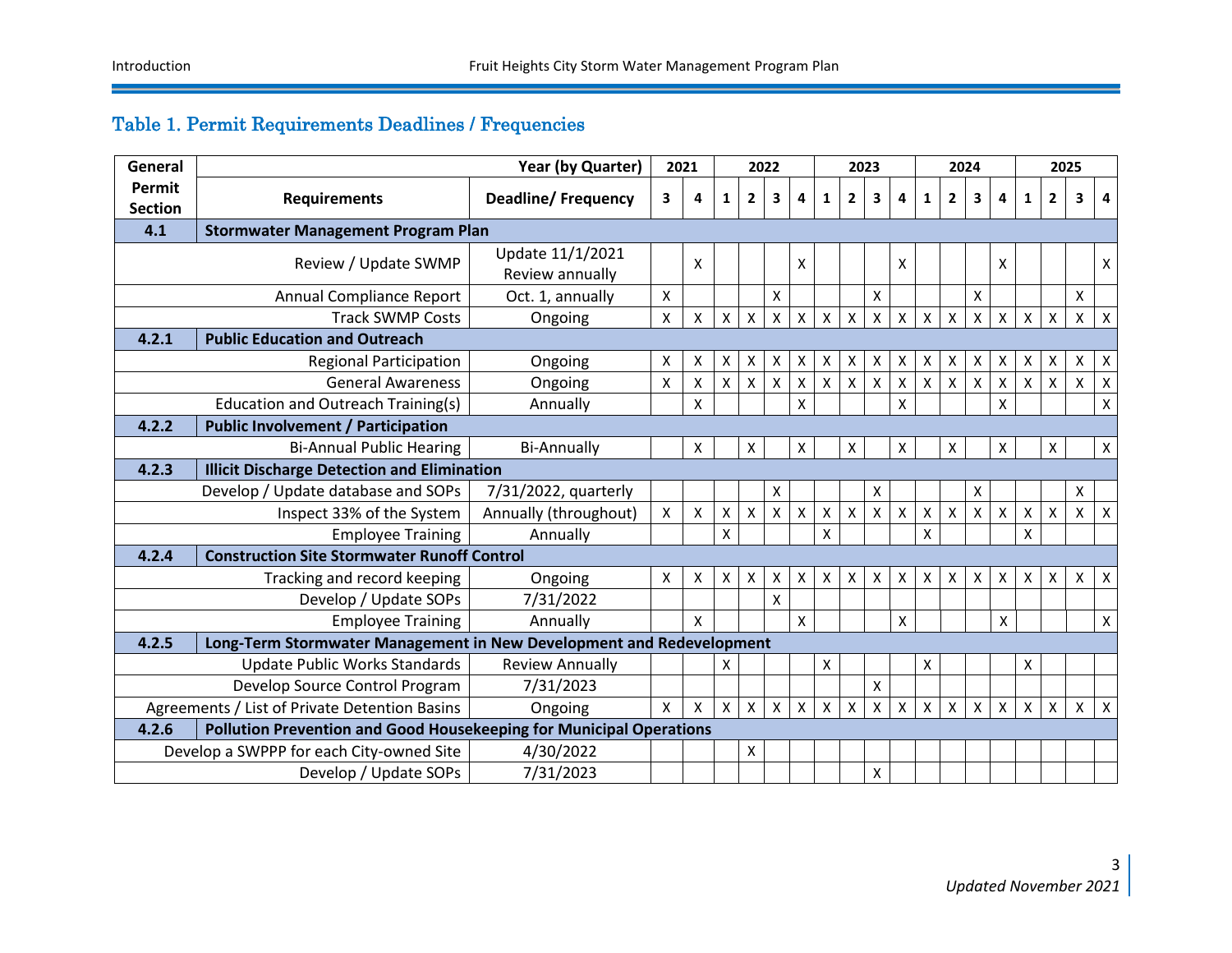# <span id="page-7-0"></span>Table 2. Inspections (General)

| <b>General Permit Section</b>                                                   | Area / Type                                  | <b>Frequency</b> |  |  |  |  |
|---------------------------------------------------------------------------------|----------------------------------------------|------------------|--|--|--|--|
| 4.2.3 Illicit Discharge                                                         | <b>High-Priority Areas</b>                   | Annual           |  |  |  |  |
| Detection and Elimination                                                       | Dry Weather Screening                        | Every 5 Years    |  |  |  |  |
| 4.2.4 Construction Site                                                         | <b>Priority Construction Sites</b>           | Bi-Weekly        |  |  |  |  |
| Stormwater Runoff<br>Control                                                    | <b>Construction Sites</b>                    | Monthly          |  |  |  |  |
|                                                                                 | City-Owned High-Priority / Visual            | Monthly          |  |  |  |  |
| 4.2.5 Long-Term<br><b>Stormwater Management</b>                                 | <b>Structural BMPs</b>                       | Bi-Annual        |  |  |  |  |
|                                                                                 | New Construction Structural / Permanent BMPs | Annual           |  |  |  |  |
| 4.2.6 Pollution Prevention<br>and Good Housekeeping<br>for Municipal Operations | City-Owned High-Priority / Comprehensive     | Bi-Annual        |  |  |  |  |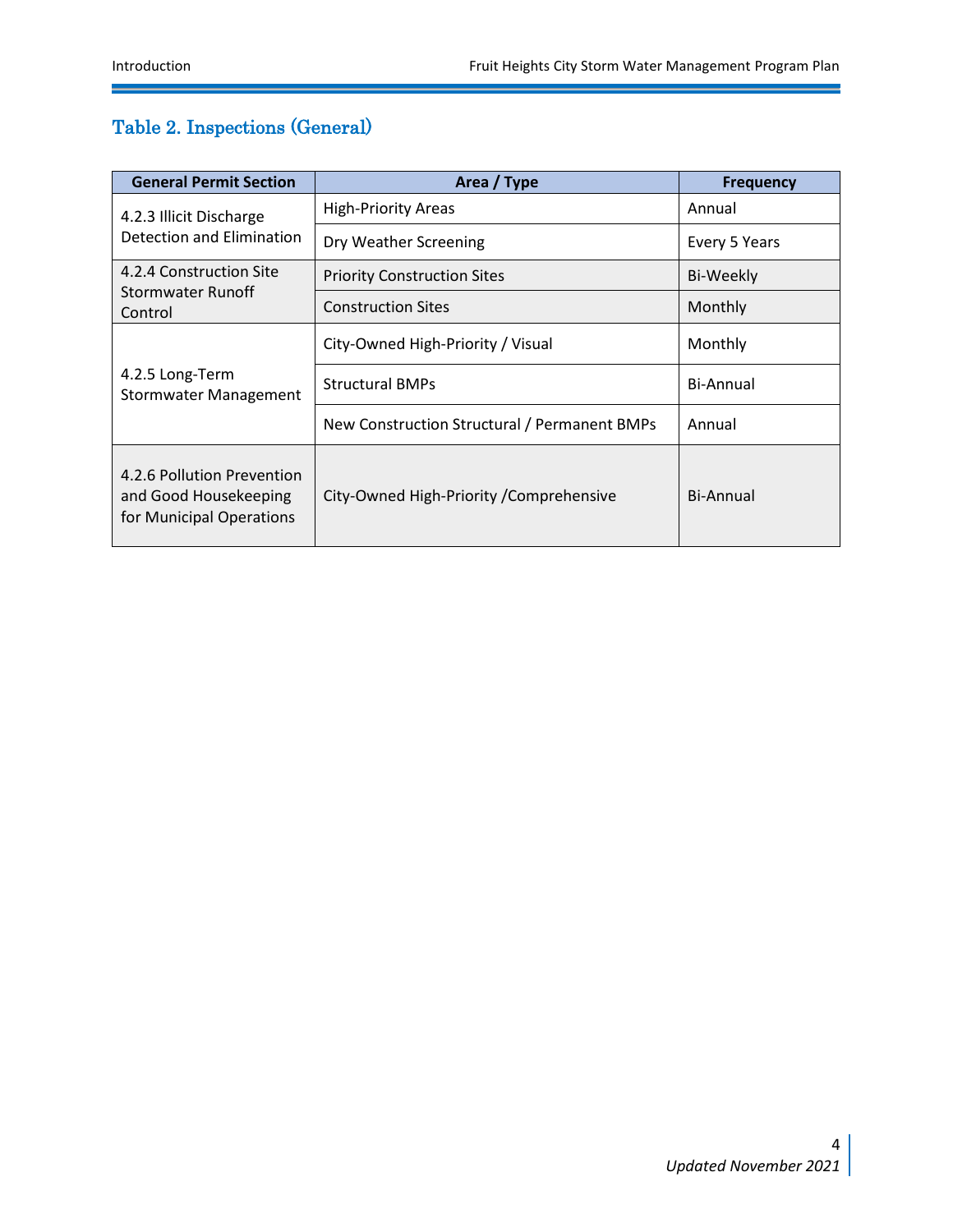# <span id="page-8-0"></span>MCM 1 - Public Education and Outreach on Stormwater Impacts

Fruit Heights City provides and participates in a variety of stormwater education and outreach programs designed to build general awareness; reduce or eliminate behaviors and practices that cause or contribute to adverse stormwater impacts; and encourage the public to participate in stewardship activities. The City aims to educate and reach a variety of audiences including residents, institutions and commercial facilities, developers and contractors (construction), and MS4-owned and operated facilities.

# <span id="page-8-2"></span><span id="page-8-1"></span>Fruit Heights City's Plan to Meet the Requirements of the Permit (General Permit 4.2.1)

- ➢ **Regional Participation:** Fruit Heights City is an active participant in regional education and outreach programs.
	- o Fruit Heights City will continue to coordinate with other permittees in Northern Utah through the Davis County Stormwater Coalition and the Davis County Health Department.
	- $\circ$  Fruit Heights City participates in the Coalition's annual Water Fair. The Fair engages 5<sup>th</sup> grade youth through hands-on learning to explore water conservation and quality issues. The educational experience is developed to meet the needs of State education standards and multiple schools throughout the County participate in the event.
- ➢ **General Awareness Programs:** Fruit Heights City will continue to provide general awareness education and outreach programs for a variety of target audiences.
	- $\circ$  General awareness promotion through a variety of media including utility bill inserts, direct mail, direct outreach, social media, or fliers.
	- $\circ$  Installation and/or replacement of curb markers on catch basins throughout the city.
	- $\circ$  Updates to the City's Stormwater webpage to include helpful information and activities to prevent pollution in our stormwater.
	- $\circ$  Technical assistance and outreach to businesses for managing potential sources of pollutants on their property.
- ➢ **Education and Outreach (Training):** Fruit Heights City will continue to provide education and outreach for a variety of target audiences.
	- $\circ$  Provide annual training opportunity for institutions, industrial, and commercial facilities about illicit discharges and improper disposal of waste and the impacts to water quality associated with these types of discharges.
	- $\circ$  Provide education to engineers, construction contractors, developers, development review staff, and land use planners concerning the development of stormwater pollution prevention plans (SWPPPs) and Best Management Practices (BMPs) used to reduce adverse impacts from stormwater runoff from development sites.
	- $\circ$  Provide education to city staff, development and plan review staff, land use planners and other pertinent parties about Low Impact Development (LID) practices, green infrastructure practices, and the specific requirements for post-construction control and the associated Best Management Practices (BMPs) chosen within the SWMP.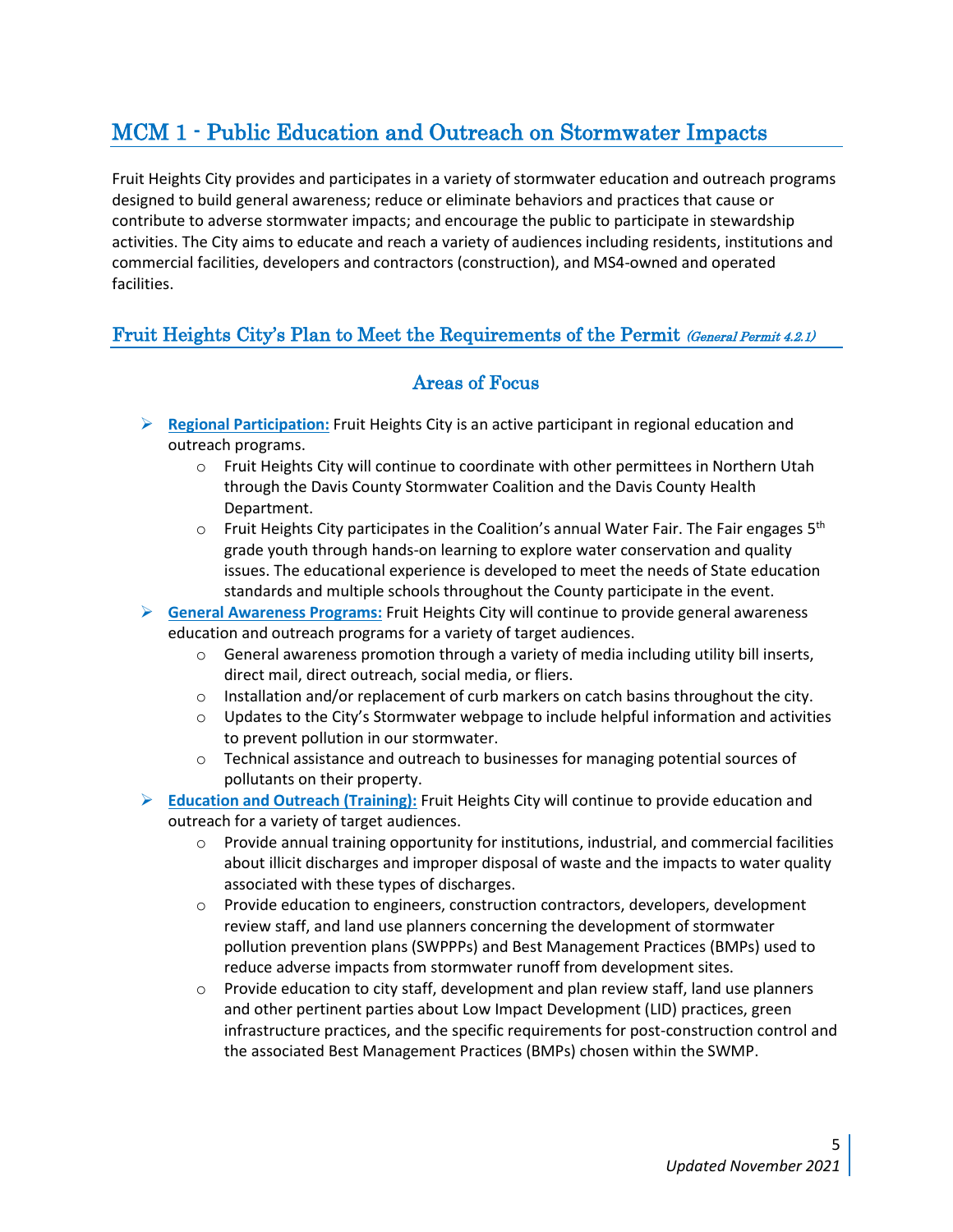# Specific Goals with Methods of Evaluation and Rationale

<span id="page-9-0"></span>To ensure Fruit Heights City is meeting the requirements of the Public Education and Outreach – MCM 1 section of the General Permit, the following specific goals have been established.

➢ **Regional Participation Goal:** Fruit Heights City will actively participate in regional coordination and public outreach efforts by attending at least 75% of the Davis County Stormwater Coalition Meetings and providing 100% (of the determined share) monetary support towards regional public outreach efforts.

#### **Methods of Evaluation:**

- Attendance records.
- Meeting minutes.
- Proof of monetary support of coalition costs.

**Rationale:** By working together with partners within the Region, larger efforts are financially possible for the City to participate in.

➢ **General Awareness Programs Goal:** On an annual basis, Fruit Heights City will provide information and promote stormwater awareness through a variety of methods and on a variety of topics.

#### **Methods of Evaluation:**

- Copies of information sent and documentation of when and where sent.
- Documentation of number of curb markers installed / replaced.
- Photos.

**Rationale:** By using a variety of methods, the City will be able to reach a larger audience – some people may receive the message multiple times, while others may only receive the information once.

➢ **Education and Outreach (Training) Goal:** On an annual basis, Fruit Heights City will either attend or host a training for each of the areas as described in the "Education and Outreach (Training)" items listed on the previous page.

#### **Methods of Evaluation:**

- Attendance rolls.
- Copies of presentation / training materials.

**Rationale:** By providing training to all of these entities, it will ensure that each is staying up-to-date with BMPs and the latest issues and topics.

**Record Keeping:** Fruit Heights City will continue to track and maintain records of public education and outreach activities and summarize these activities in the Annual Compliance Report.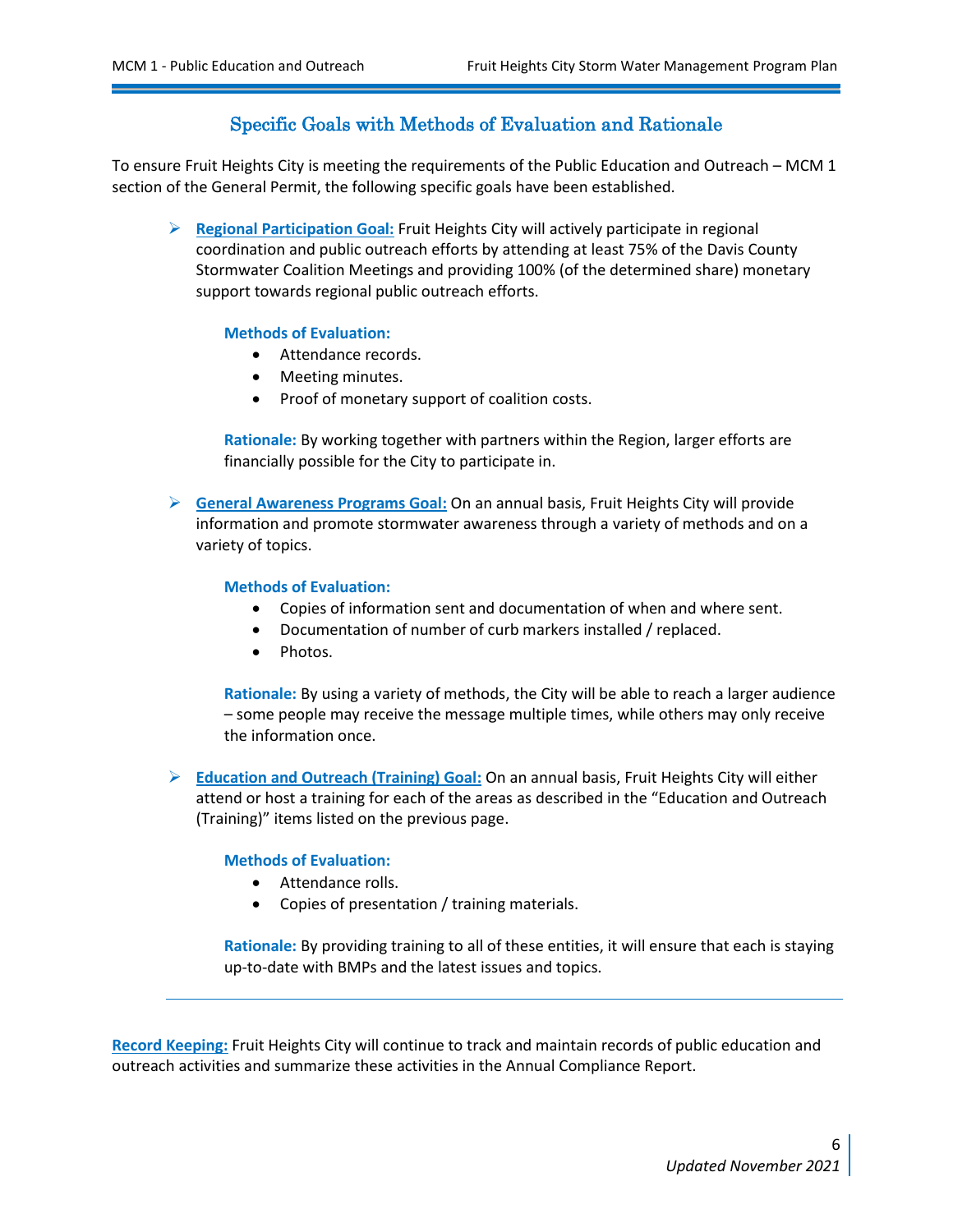# <span id="page-10-0"></span>MCM 2 - Public Involvement / Participation

Fruit Heights City is committed to providing ongoing opportunities for the public to provide input into the development of the SWMP and into other initiatives and plans designed to improve water quality.

# <span id="page-10-2"></span><span id="page-10-1"></span>Fruit Heights City's Plan to Meet the Requirement of the Permit (General Permit 4.2.2)

# Areas of Focus

- ➢ **Opportunities for Public Input:** The City welcomes comments from the public throughout the year.
	- $\circ$  To facilitate public comment, Fruit Heights City will provide a copy of the SWMP, contact information, and basic stormwater practices on the City's Stormwater webpage.
	- $\circ$  The public is notified and invited to attend City Council Meetings related to the development, implementation, and updates to the SWMP and related Ordinances. Notice for these meetings is done in compliance with all current State and City noticing requirements.
	- $\circ$  Fruit Heights City also seeks to involve the public in other stormwater management and clean water related decisions by engaging people during the planning of stormwater infrastructure projects and during development of stormwater related policy and master plans.
- ➢ **Accessibility:** A copy of the SWMP will be available online and in print at City Hall.
- ➢ **Transparency:** In general, all documents related to stormwater management are public record and available under the Government Records Access Management Act (GRAMA).

# Specific Goals with Methods of Evaluation and Rationale

<span id="page-10-3"></span>To ensure Fruit Heights City is meeting the requirements of the Public Involvement/Participation - MCM 2 section of the General Permit, the following specific goal has been established.

➢ **Opportunities for Public Input Goal:** Bi-Annually, Fruit Heights City will hold a public hearing to obtain public comments related to stormwater.

### **Methods of Evaluation:**

- Copies of public notices issued.
- Meeting minutes.

**Rationale:** Public comments will be welcome anytime of the year. By holding public hearings twice per year, there will be a specific opportunity for the public to provide input to the City.

**Record Keeping:** Fruit Heights City will continue to track and maintain records of public involvement and participation activities and summarize these activities in the Annual Compliance Report.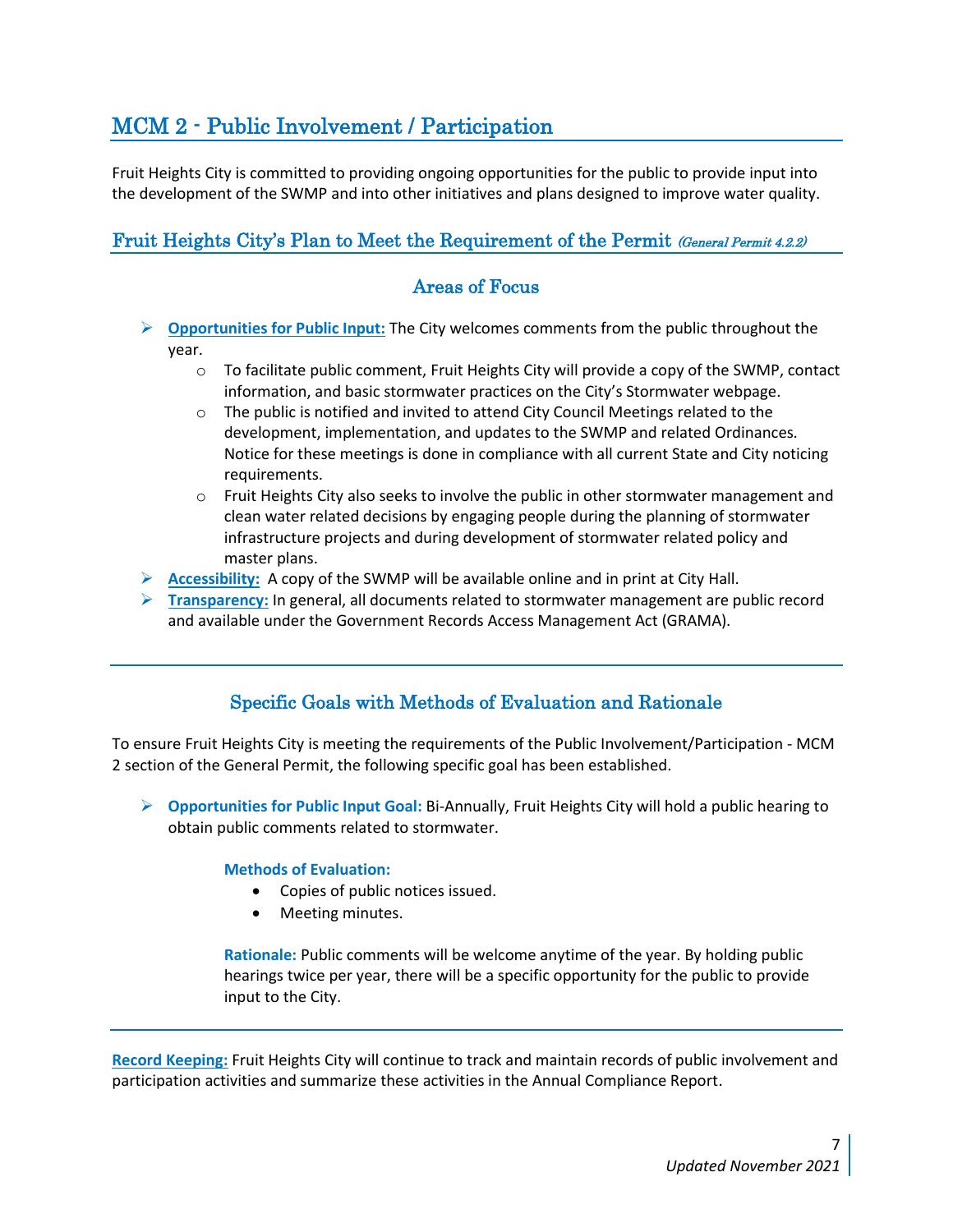# <span id="page-11-0"></span>MCM 3 - Illicit Discharge Detection and Elimination

Fruit Heights City's Illicit Discharge and Elimination (IDDE) program is designed to prevent contamination of surface water and groundwater by monitoring, tracking, and removing non-stormwater discharges into the stormwater drainage system.

# <span id="page-11-2"></span><span id="page-11-1"></span>Fruit Heights City's Plan to Meet the Requirement of the Permit (General Permit 4.2.3)

# Areas of Focus

- ➢ **Ongoing IDDE program to detect and address non-stormwater discharges and illicit connections:** The City's on-going IDDE program is designed to characterize, trace the source, and eliminate illicit discharges, including spills and illicit connections, into the municipal stormwater system.
	- $\circ$  In conjunction with the Davis County Health Department, Public Works responds to and investigates all calls and reports regarding environmental concerns such as illegal dumping, spills, illicit discharges, and illicit connections.
	- o Spills Hotline: (801-451-4100) The City utilizes Davis County Environmental Health's hotline for reporting of spills and water quality concerns such as illegal dumping, and is publicized as a 24-hour, 7-days a week hotline.
		- During regular business hours, call are received by City Hall and followed up on by the Public Works Staff.
		- **EXECT:** After-hours calls are directed to call the Davis County Sheriff's Office, who then connects the caller to the on-call Public Works employee.
		- The hotline is publicized and promoted on the City's website and part of information distributed.
	- o Fruit Heights City takes pride in exceeding permit requirements of IDDE program response and in most cases spill responses and investigation is performed the day of reporting.
	- $\circ$  Documentation of IDDE procedures is detailed in the City's IDDE Standard Operating Procedures (SOP) Manual.
	- $\circ$  Fruit Heights City educates public employees, businesses, and the public about illicit discharges and hazards associated with improper disposal of waste through the various methods as described in the "Public Education and Outreach" Section.
	- $\circ$  Fruit Heights City keeps an updated stormwater system map that identifies all of the outfalls and priority areas (as determined by the City).
	- $\circ$  Fruit Heights City's website promotes services for the collection of household hazardous waste provided by the Davis County Landfill.

## ➢ **Fruit Heights City Municipal Code 8.4B Storm Drainage:**

- o Fruit Heights City Municipal Code 8.4B prohibits non-stormwater, illicit discharges into the City's stormwater system and provides the regulatory authority and framework for enforcement. These code sections are updated periodically to support the SWMP.
- o Code Implementation:
	- **•** The on-going IDDE compliance strategy strives to achieve compliance initially through public education and technical assistance. When education, technical assistance, and voluntary correction agreements do not achieve compliance, 8.4B.10 provides for progressive enforcement.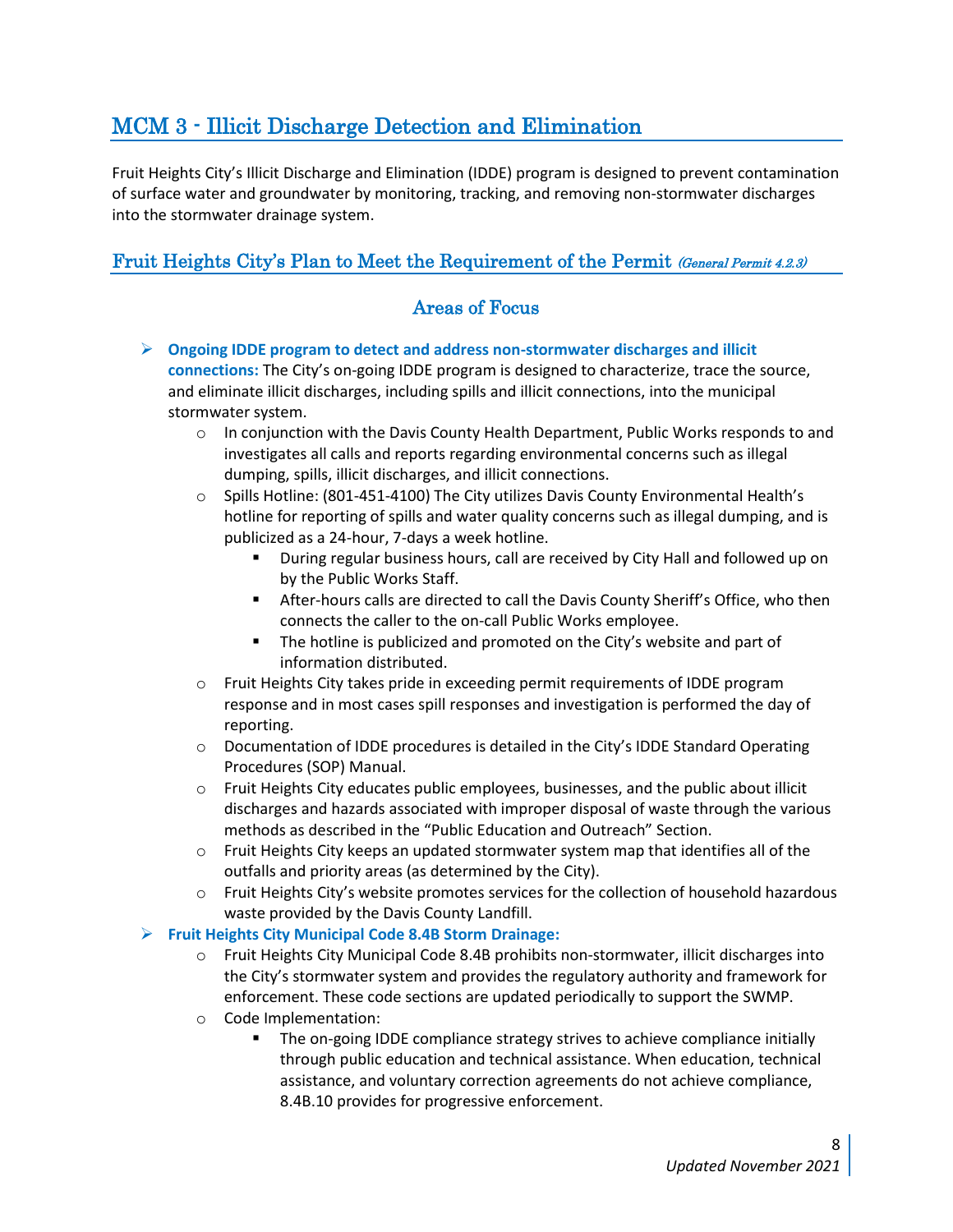- Pollution discharged into the municipal storm drain system and/or surface and ground waters (illicit discharges) violate 8.4B and subjects the violator(s) to fines and/or cleanup costs imposed by the City and/or State agencies (8.4B.15).
- ➢ **MS4 Screening:** Fruit Heights City has an on-going program to screen the stormwater system for potential sources of non-stormwater discharges and illicit connections. Fruit Heights City performs this screening through outfall inspection. During each inspection, Staff observe the structural integrity of the outfall and its adjoining pipes, sediment accumulation levels, and if there is any unusual flow, odor, color, or other visual indicators that would suggest a pollutant is present. If there is a water quality concern, the Staff will then report a spill through the spill hotline. This will trigger notification to the storm maintenance crew to respond and maintain storm structures and the water quality team for further investigation and follow up.
	- $\circ$  Fruit Heights City screens 100% of the stormwater outfalls each year and annually tracks the percentage screened as well as the total percentage screened.
	- o Outfalls are screened at a minimum of once every five (5) years.
- ➢ **Training:** Fruit Heights City has an on-going training program for City Staff on the identification, reporting, and response to illicit discharges into the municipal stormwater system. All new employees receive training within 60 days of hire.

# Specific Goals with Methods of Evaluation

<span id="page-12-0"></span>To ensure Fruit Heights City is meeting the requirements of the Illicit Discharge Detection and Elimination – MCM 3 section of the General Permit, the following specific goals have been established.

➢ **Ongoing IDDE Efforts Goal:** Fruit Heights City will continue to keep a database and update written SOPs for all inspections, spills, illicit discharges, and illicit connections. The SOP will be reviewed and any necessary updates will be completed by July 2022 and maintained on an ongoing basis thereafter.

#### **Methods of Evaluation:**

- Inspection Logs.
- Spills, Illicit Discharge, Illicit Connection Tracking Sheets.
- Photos.
- SOP Manual.
- ➢ **MS4 Screening Goal:** Fruit Heights City will inspect 33% of the stormwater outfalls on an annual basis.

#### **Methods of Evaluation:**

- Inspection Logs.
- ➢ **Training Goal:** Fruit Heights will provide annual training to all employees on illicit discharge and illicit connection detection. All new employees shall receive individual / small group training within 60 days of the date of hire.

#### **Methods of Evaluation:**

• Attendance Rolls.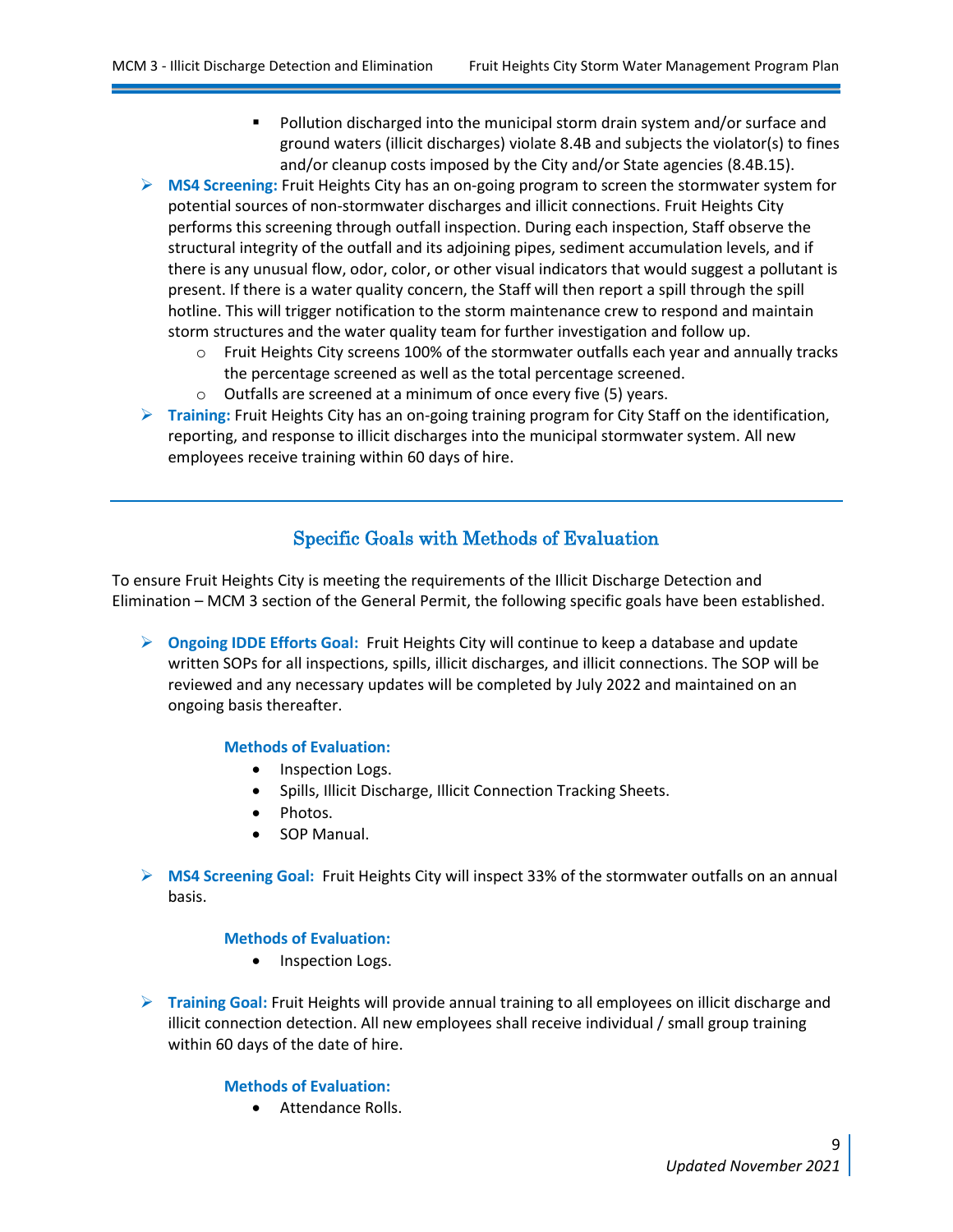<u> Tanzania (h. 1888).</u>

 $\overline{\phantom{a}}$ 

• Presentation Materials.

**Record Keeping:** Fruit Heights City will continue to track and maintain records of illicit discharge detection and eliminations activities and summarize these activities in the Annual Compliance Report. \**The Davis County Health Department, HAZMAT, and other responding Agencies track and maintain their own separate records.*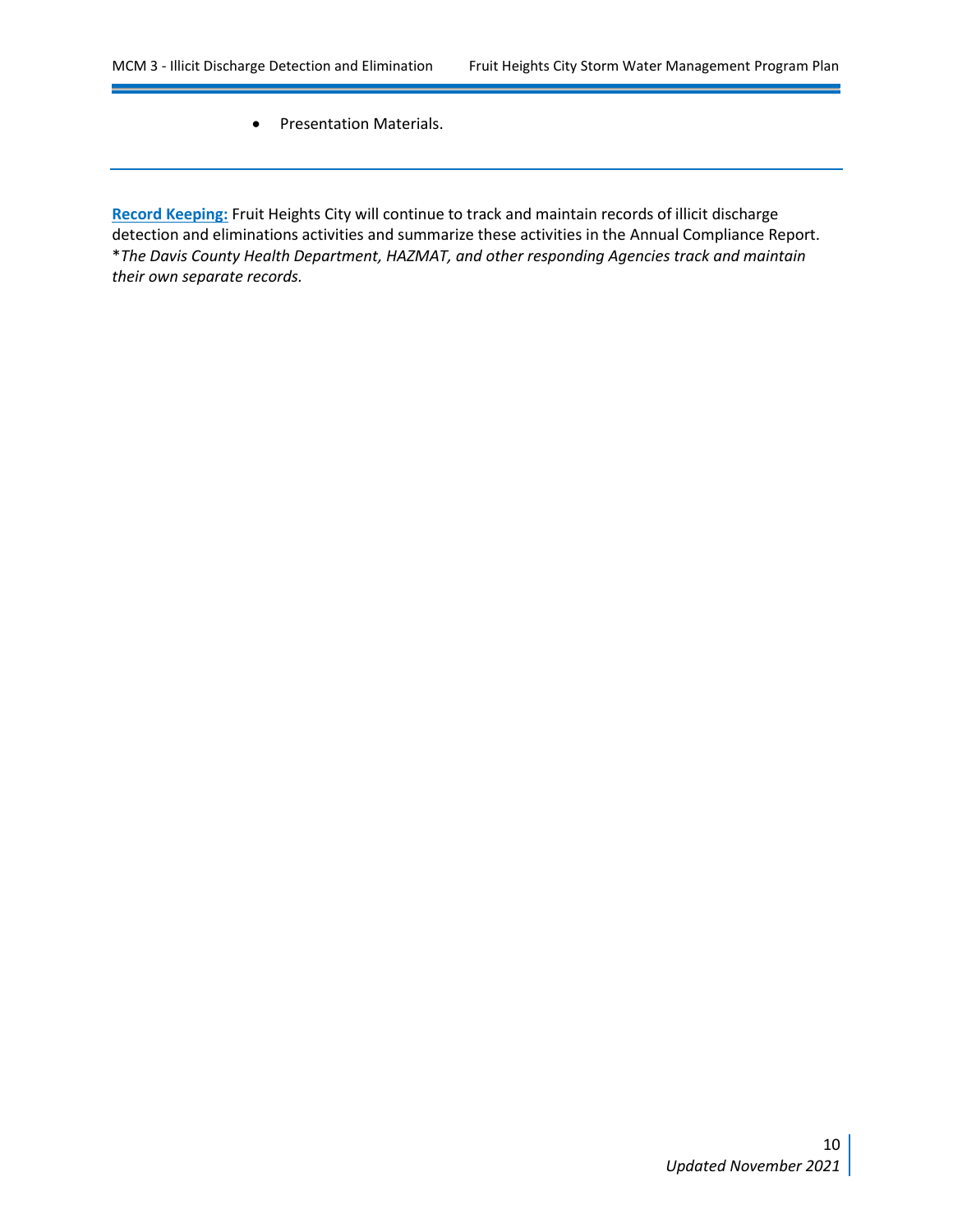# <span id="page-14-0"></span>MCM 4 - Construction Site Stormwater Runoff Control

Fruit Heights City reviews development plans and inspects development sites during construction to ensure erosion and sediment control best management practices are in place and stormwater facilities are installed and maintained as designed.

# <span id="page-14-2"></span><span id="page-14-1"></span>Fruit Heights City's Plan to Meet the Requirement of the Permit (General Permit 4.2.4)

- ➢ **Ongoing Program for Stormwater Management Standards for Development, Redevelopment, and Construction Sites:** The program applies to private and public development, including infrastructure projects.
	- $\circ$  Fruit Heights City Code 8.4C requires stormwater construction activity permits, stormwater connection permits, NOIs, SWPPPs, and BMPs to be put in place.
- ➢ **Review Plans and Inspect Construction Sites:**
	- o Fruit Heights City reviews all permits and development plans, inspects sites during construction, and takes enforcement action against those failing to follow approved guidelines or to provide facilities as required in the approved plans.
	- $\circ$  The review process includes civil/site plan review, an approval process (as required in City Code Title 8 Public Utilities and Title 11 Subdivision Regulations), inspections, and enforcement to meet standards established by the permit for qualifying new and redevelopment sites. The City's oversight of new and redevelopment occurs in phases: (1) prior to construction during the plan review and acceptance process; (2) before the site is cleared during an initial site construction inspection; (3) during construction via construction site inspections; and (4) post construction as part of the stormwater infrastructure acceptance inspection. Proposals for public and private projects are reviewed by the City Engineer for compliance with Fruit Heights City's Standards, including LID requirements. City staff inspect qualifying public and private construction sites on a continuous basis to ensure the proper temporary erosion and sediment control measures have been selected, properly placed, and installed correctly.
	- $\circ$  City Inspectors inspect the stormwater drainage system that can potentially be impacted by development construction activity. This occurs, at a minimum, every month until the development has been built-out or when construction has stopped, and the site is stabilized. If facilities and stormwater conveyance require cleaning during construction, responsible parties perform maintenance / cleaning.
	- $\circ$  Fruit Heights City Inspectors have the authority to enforce the Fruit Heights City Code, as stated in Title 8 Public Utilities and Title 11 Subdivision Regulations, using corrective action notices and stop work orders, to ensure the protection of receiving waters from construction impacts.
- ➢ **Notice of Intent:** Fruit Heights City will continue to provide links to the "Notice of Intent for Construction Activity" and "Notice of Intent for Industrial Activity" to applicants as part of the development and redevelopment permit / approval process.
- ➢ **Training:** All Staff whose primary job duties are related to implementing the construction storm water program, including permitting, plan review, construction site inspections, and enforcement are annually trained to conduct these activities.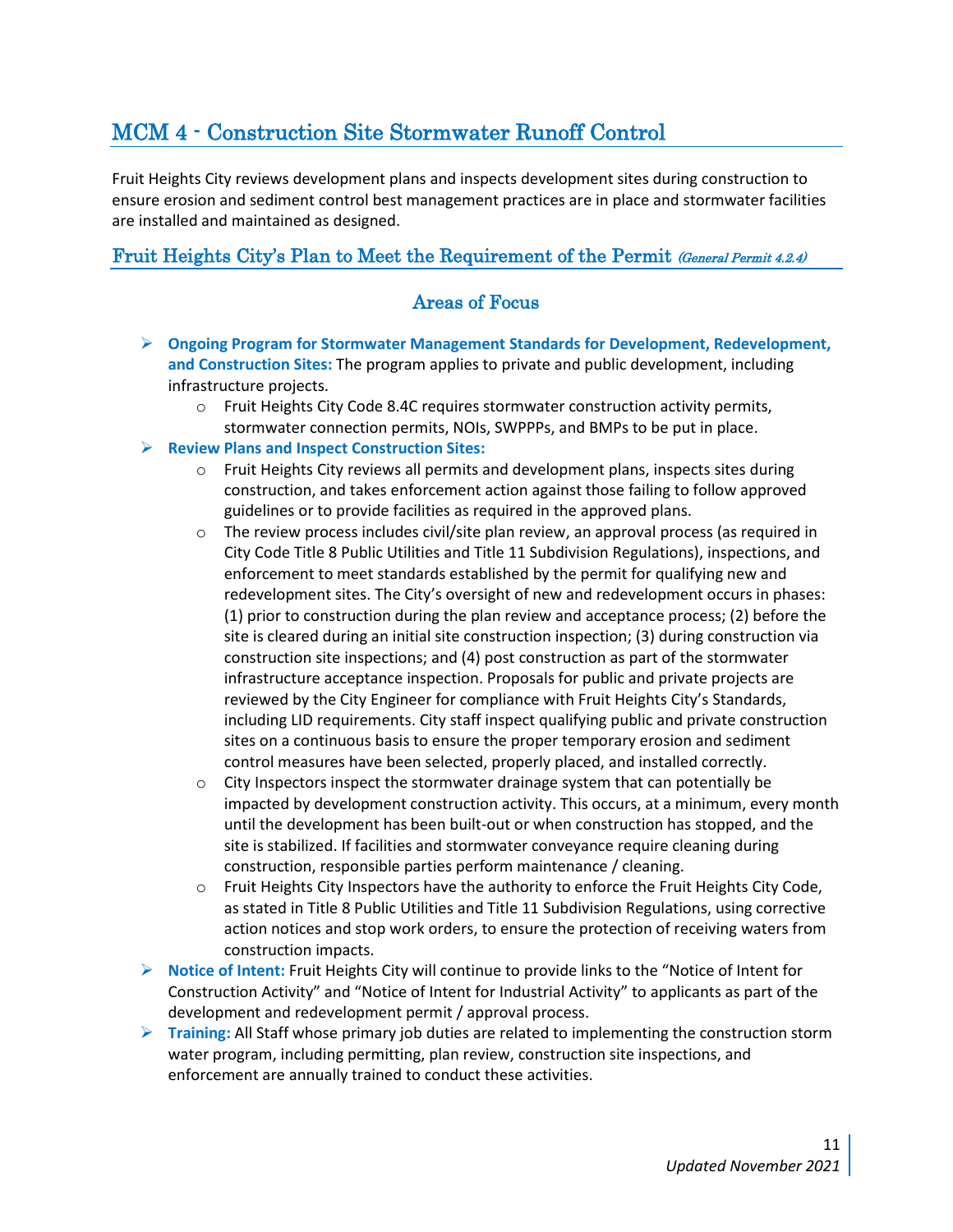# Specific Goals with Methods of Evaluation

<span id="page-15-0"></span>To ensure Fruit Heights City is meeting the requirements of the Construction Site Stormwater Runoff Control – MCM 4 section of the General Permit, the following specific goals have been established.

➢ **Review Plans and Inspect Construction Sites Goal:** Fruit Heights City will keep accurate records of construction sites reviewed and approved, and construction sites evaluated and inspected, and any enforcement actions taken.

### **Methods of Evaluation:**

- Database Tracking Developments (Reviewed, Approved, Completed).
- Pre-Construction SWPPP Review Checklists.
- Pre-Construction Attendance Rolls / Meeting Notes.
- Inspection Logs.
- Enforcement Tracking Log.
- ➢ **SOP and Checklist Goal:** By July 2022, Fruit Heights City will develop / update and begin utilizing SOPs for inspections and stormwater enforcement of construction sites.

#### **Methods of Evaluation:**

- SOP Manual.
- Checklists.

**Record Keeping:** Fruit Heights City will continue to track and maintain records of actions related to controlling runoff from development, redevelopment, and construction sites and summarize these activities in the Annual Compliance Report.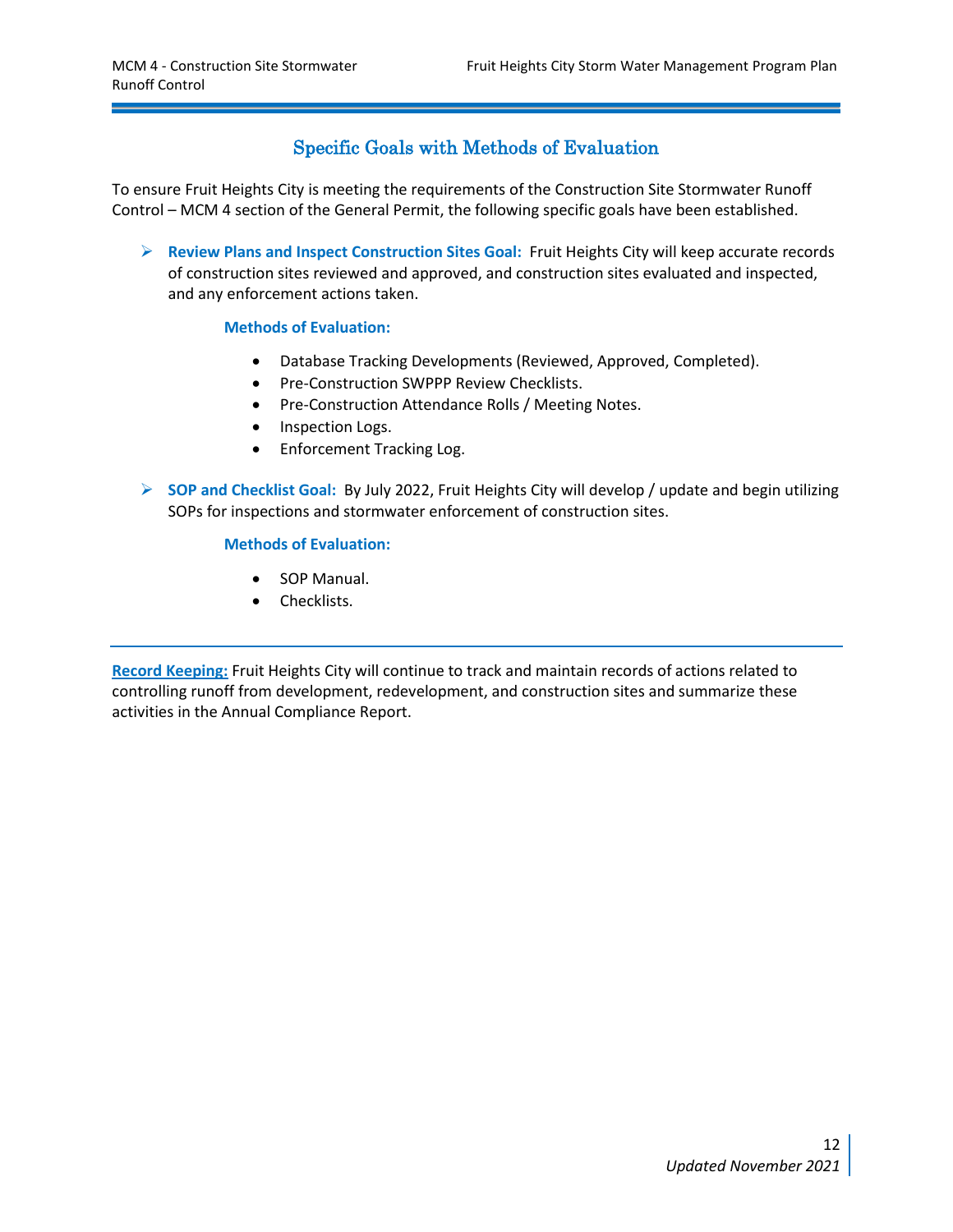# <span id="page-16-0"></span>MCM 5 - Long-Term Stormwater Management

The Long-Term Stormwater Management (Post-Construction Stormwater Management) in New Development and Redevelopment is designed to prevent and reduce pollutants in runoffs from areas of existing development and newly constructed development that discharge to the stormwater system by implementing an educational program, inspection routine, and enforcement process. In addition, the City requires the use of Low Impact Development (LID) stormwater practices and principles.

# <span id="page-16-2"></span><span id="page-16-1"></span>Fruit Heights City's Plan to Meet the Requirement of the Permit (General Permit 4.2.5)

- ➢ **Post-Construction Control Standards / Ordinance:** Fruit Heights City Code 11.6 adopts Standards to prevent or minimize impact to water quality – these include structural and nonstructural BMPs to address pollutants known to be or have the potential to be discharged from the site.
- ➢ **Method for Calculating Hydrology:** To ensure consistent sizing of structural BMPs, the Fruit Heights Public Works Standards include these requirements and the new updates found in the General Permit requirements 4.2.5.1.2.
- ➢ **Low Impact Development (LID) Practices:** Fruit Heights City uses and is working towards officially adopting the Utah Department of Environmental Quality (UDEQ) "A Guide to Low Impact Development within Utah" (Guide), dated December 2018, in the City Public Works Standards.
- ➢ **Source Control Program Development:** This new program will require the following activities to be completed. Fruit Heights City will deploy this program in July 2023.
	- o **Establish an Inventory:** This inventory will identify all post-construction structural storm water control measures installed and implemented for both public and private sector sites. The inventory shall contain (1) a short description of each storm water control measure; (2) a short description of maintenance requirements; and (3) inspection information. (See General Permit 4.2.5.4.1).
	- o **Agreements for Private Sector Sites:** For private sector sites, the City requires the Developer to list the ownership and maintenance information on the recorded plat and/or as part of the CC&Rs for the development. In general, the plat states who is responsible for maintenance and the CC&Rs outline the responsibility for maintenance and establish the right for the City to conduct inspections annually and require action if found to not be properly maintained.
	- o **Maintenance of Inventory:** The Inventory shall be updated when changes occur in property ownership or changes to control measures implemented at the site.
	- o **Establish Inspection and Enforcement Program:** Fruit Heights City will be implementing an inspection and enforcement program that supports these sites applying operational and/or structural BMPs to prevent illicit discharges or violations of surface water, ground water, or sediment management standards as well as practices to reduce pollution from the application of pesticides, herbicides, and fertilizers. Once established, staff will annually complete the number of inspection equal to 20% of the businesses or sites listed in the inventory and 100% of sites identified through credible complaints.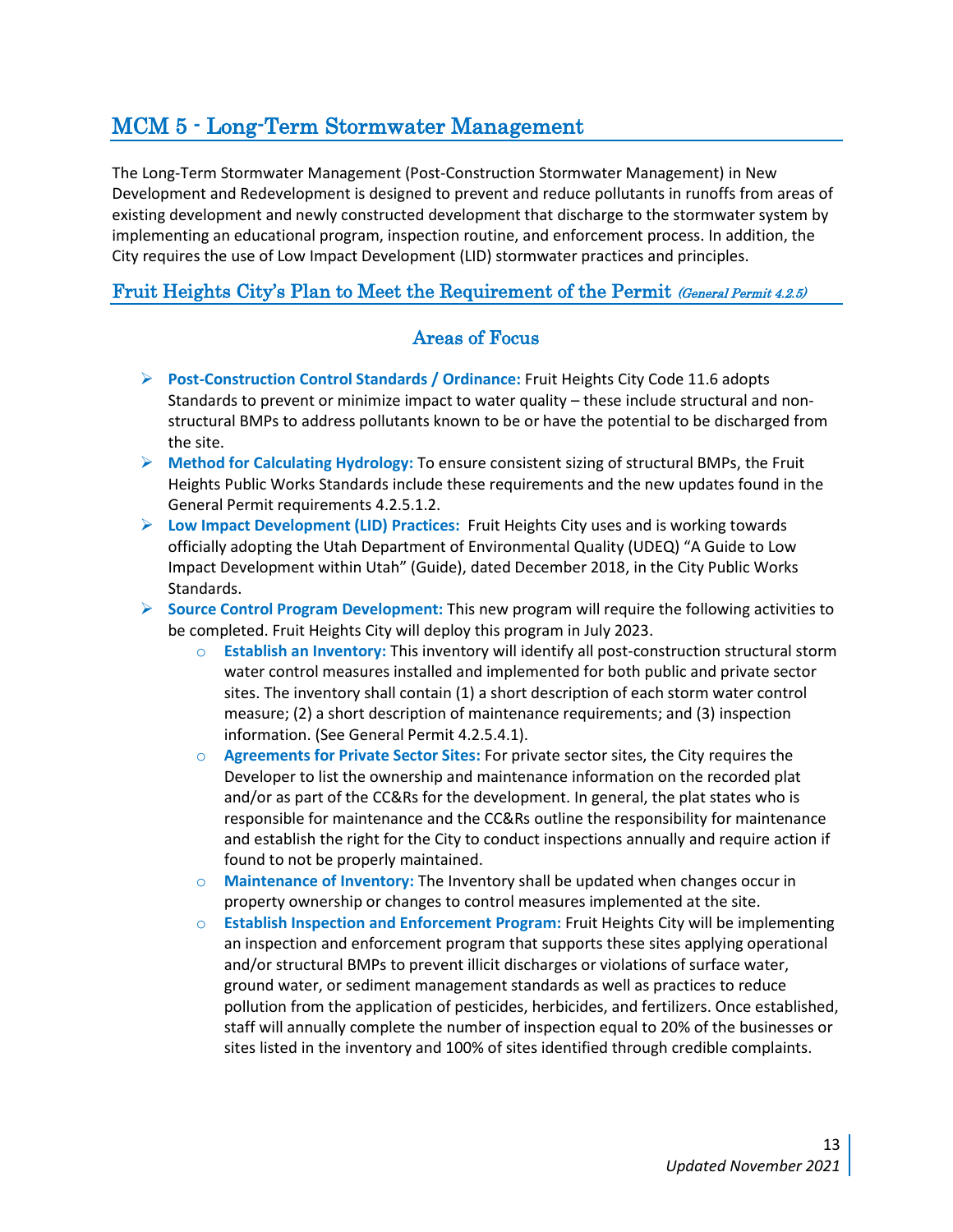➢ **Training:** Staff continues to increase their knowledge by remaining current with new/revised stormwater regulations, along with attending internal and external training on erosion control, LID techniques, stormwater design models, standards, and practices.

# Specific Goals with Methods of Evaluation

<span id="page-17-0"></span>To ensure Fruit Heights City is meeting the requirements of the Post Construction Stormwater Management – MCM 5 section of the General Permit, the following specific goals have been established.

➢ **Source Control Standards / Ordinance Goal:** Annually, Fruit Heights City will review and update, as needed, the City's Ordinances and Public Works Standards to follow the requirements of the General Permit.

#### **Methods of Evaluation:**

- Ordinance.
- Public Works Standards.
- ➢ **Source Control Program Development Goal:** By July 2023, Fruit Heights City will have an established source control program as outlined in the "Source Control Program Development" items listed on the previous page.

#### **Methods of Evaluation:**

- Standard Operating Procedures.
- Completed Inventory.
- Inspection Logs.

**Record Keeping:** Fruit Heights City will maintain program records including documentation of each site visit, inspection records, denial of entry occurrences, warning letters, notices of violation, and other enforcement records that demonstrate an effort to bring sites into compliance.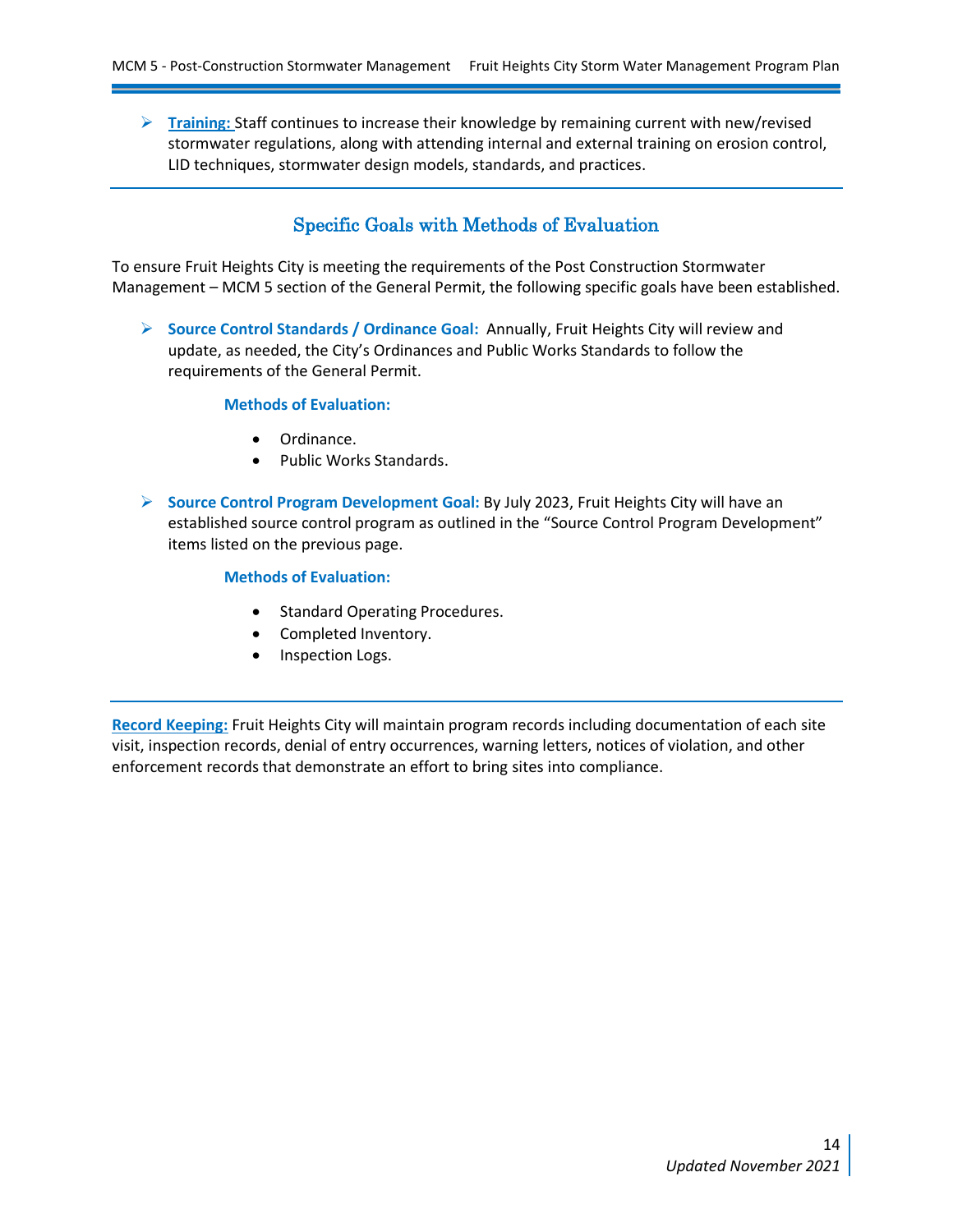# <span id="page-18-0"></span>MCM 6 - Pollution Prevention and Good Housekeeping for Municipal **Operations**

Fruit Heights City is pursuing a robust Operations and Maintenance program that ensures that runoff and stormwater discharges from City owned and/or operated facilities to the stormwater system are inspected and maintained in a manner that prevents or reduces potential impacts to stormwater drainage and receiving waters.

# <span id="page-18-2"></span><span id="page-18-1"></span>Fruit Heights City's Plan to Meet the Requirements of the Permit (General Permit 4.2.6)

- ➢ **Maintenance Standards**: Fruit Heights City implements maintenance standards and is working to create written SOPs for defining these standards.
- ➢ **Ongoing Program to Inspect and Maintain the MS4:** Fruit Heights inspects all municipally owned catch basins and inlets every 2 years. If inspection indicates that cleaning or repair is needed, those activities are completed within the permit allowed timelines, generally within 6 months.
	- $\circ$  Fruit Heights City inspects all municipally owned and operated water quality treatment and flow control facilities. If inspection indicates that cleaning or repair is needed, those activities are completed within the permit allowed timelines, generally within 1 year.
	- $\circ$  Fruit Heights City will continue to maintain compliance by achieving at least 75% of required inspections.
- ➢ **Practices, Policies, and Procedures to Reduce Stormwater Impacts of Municipal Operations:**  The City operations and maintenance program implements standard operating practices, policies, and procedures to reduce stormwater impacts associated with runoff from land owned and maintained by Fruit Heights City and road maintenance activities.
- ➢ **Stormwater Pollution Prevention Plan (SWPPP) for Fruit Heights City's "High-Priority" Facilities:** Fruit Heights City is working to create an inventory of and develop a SWPPP for each "high-priority" city-owned facility. The SWPPP includes detailed descriptions of the operational and structural BMPs in use, inspection schedule and results, an inventory of materials and equipment stored on-site, a list of activities conducted that may be exposed to rain, a map of the facility's stormwater drainage, discharge points, and areas of potential pollutant exposure, and a plan for responding to spills.
- ➢ **Existing Flood Management Controls:** During the annual inspection, existing flood management control structures will be assessed to determine whether changes, additions, or retrofitting is required to improve water quality. If it Is determined that retrofitting is required, the City Engineer will work with Staff to develop a plan for prioritizing and completing the needed retrofit(s).
- ➢ **Training:** Fruit Heights City's Public Works Staff receives training on the importance of protecting water quality during maintenance operations, inspection procedures, relevant water quality and operations and maintenance standards, selecting appropriate BMPs, ways to perform their job activities to prevent or minimize impacts to water quality, and procedures for reporting water quality concerns.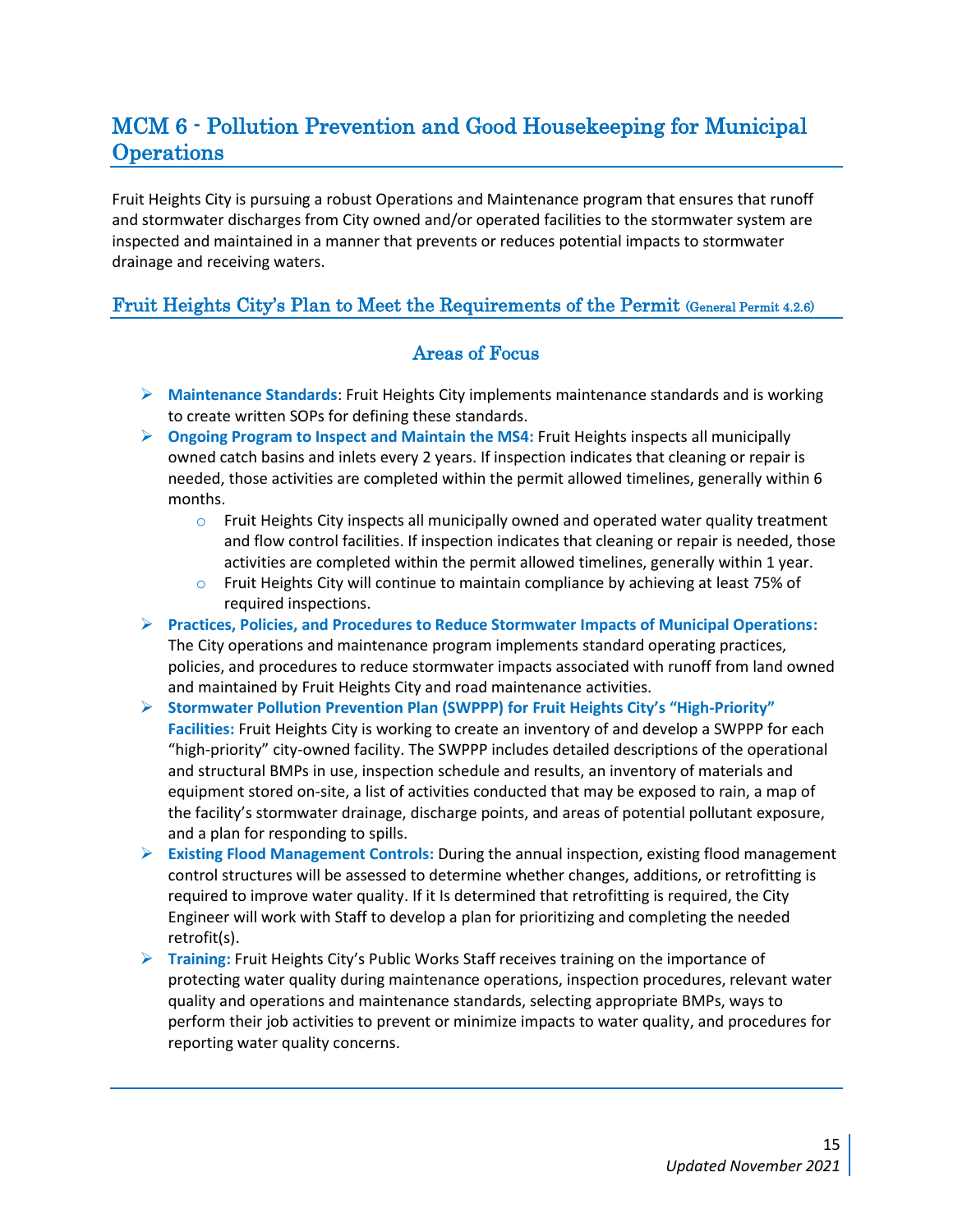# Specific Goals with Methods of Evaluation

<span id="page-19-0"></span>To ensure Fruit Heights City is meeting the requirements of the Pollution Prevention and Good Housekeeping for Municipal Operations – MCM 6 section of the General Permit, the following specific goals have been established.

➢ **Practices, Policies, and Procedures to Reduce Stormwater Impacts of Municipal Operations Goal:** By July 2023, Fruit Heights City will update and maintain standard operating procedures as required by the General Permit.

### **Methods of Evaluation:**

- Standard Operating Procedure Manuals.
- Checklists.
- Inventory of floor drains located inside City-owned facilities.

**Record Keeping:** Fruit Heights City will maintain program records including documentation of each site visit, inspection records, denial of entry occurrences, warning letters, notices of violation, and other enforcement records that demonstrate an effort to bring sites into compliance.